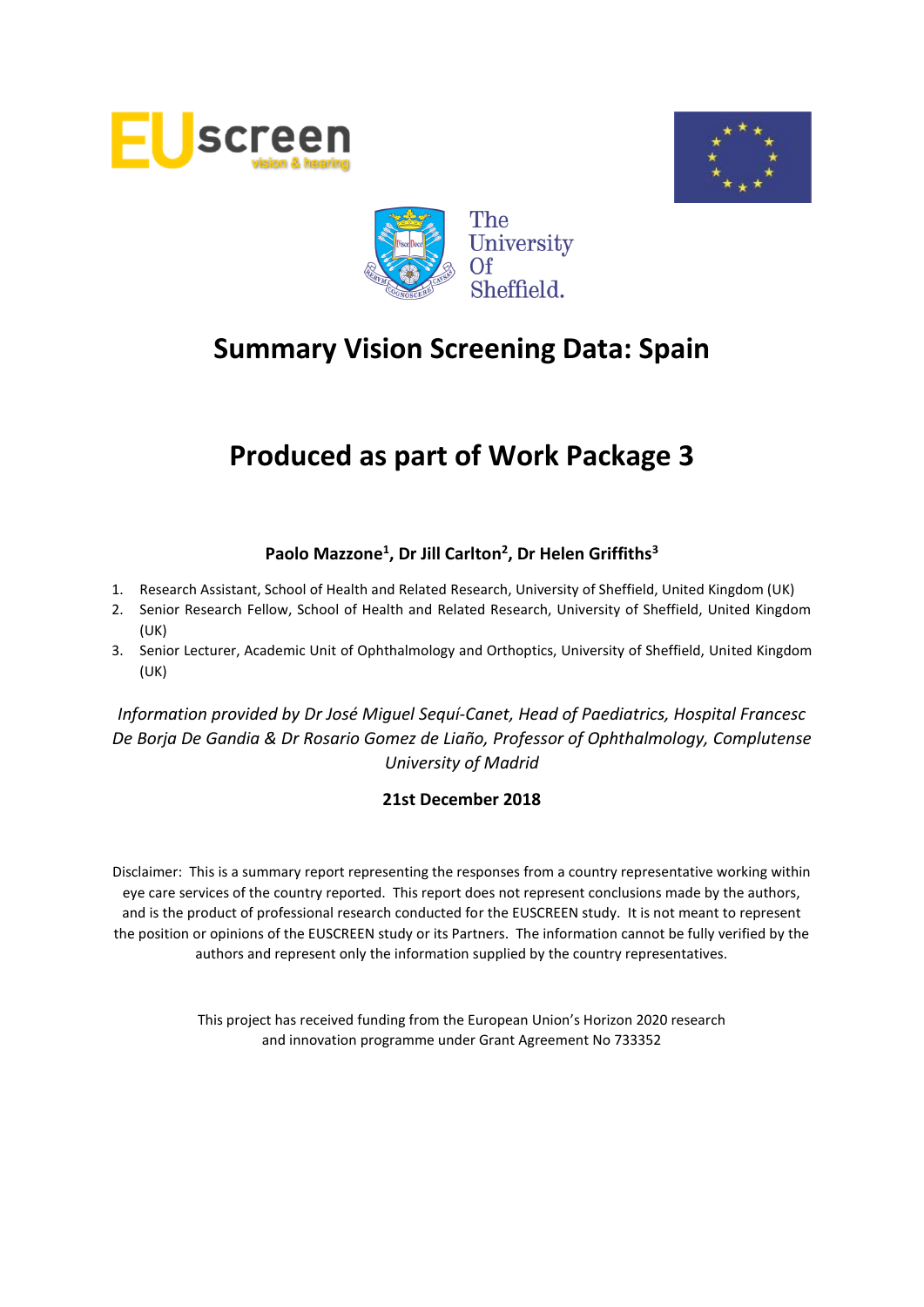**Contents**





| $\mathbf{1}$                          | <b>Glossary of Terms: Vision Screening</b>  |                                           |    |  |  |  |  |
|---------------------------------------|---------------------------------------------|-------------------------------------------|----|--|--|--|--|
| $\overline{2}$                        | Abbreviations                               |                                           |    |  |  |  |  |
| 3                                     | Population and Healthcare Overview          |                                           |    |  |  |  |  |
| 4                                     | Vision Screening Commissioning and Guidance |                                           |    |  |  |  |  |
| 5                                     |                                             | Screening programme                       | 4  |  |  |  |  |
|                                       | 5.1                                         | Vision screening - Preterm babies         | 4  |  |  |  |  |
|                                       | 5.2                                         | Vision screening - Birth to 3 months      | 4  |  |  |  |  |
|                                       | 5.3                                         | Vision screening - 3 months to 36 months  | 4  |  |  |  |  |
|                                       | 5.4                                         | Vision screening - 36 months to 7 years   | 4  |  |  |  |  |
| 6                                     |                                             | <b>Automated Screening</b>                | 9  |  |  |  |  |
| 7                                     |                                             | Provision for Visually Impaired           | 10 |  |  |  |  |
| 8                                     |                                             | Knowledge of existing screening programme |    |  |  |  |  |
|                                       | 8.1                                         | Prevalence/Diagnosis                      | 11 |  |  |  |  |
|                                       | 8.2                                         | Coverage                                  | 11 |  |  |  |  |
|                                       | 8.3                                         | Screening evaluation                      | 11 |  |  |  |  |
|                                       | 8.4                                         | <b>Treatment success</b>                  | 11 |  |  |  |  |
| 9                                     |                                             | Costs of vision screening in children     | 12 |  |  |  |  |
|                                       | 9.1                                         | Cost of vision screening                  | 12 |  |  |  |  |
|                                       | 9.2                                         | Cost of treatment for amblyopia           | 12 |  |  |  |  |
|                                       | 9.3                                         | Cost of Treatment for strabismus          |    |  |  |  |  |
| Cost of treatment for cataract<br>9.4 |                                             |                                           |    |  |  |  |  |
|                                       | References<br>10                            |                                           |    |  |  |  |  |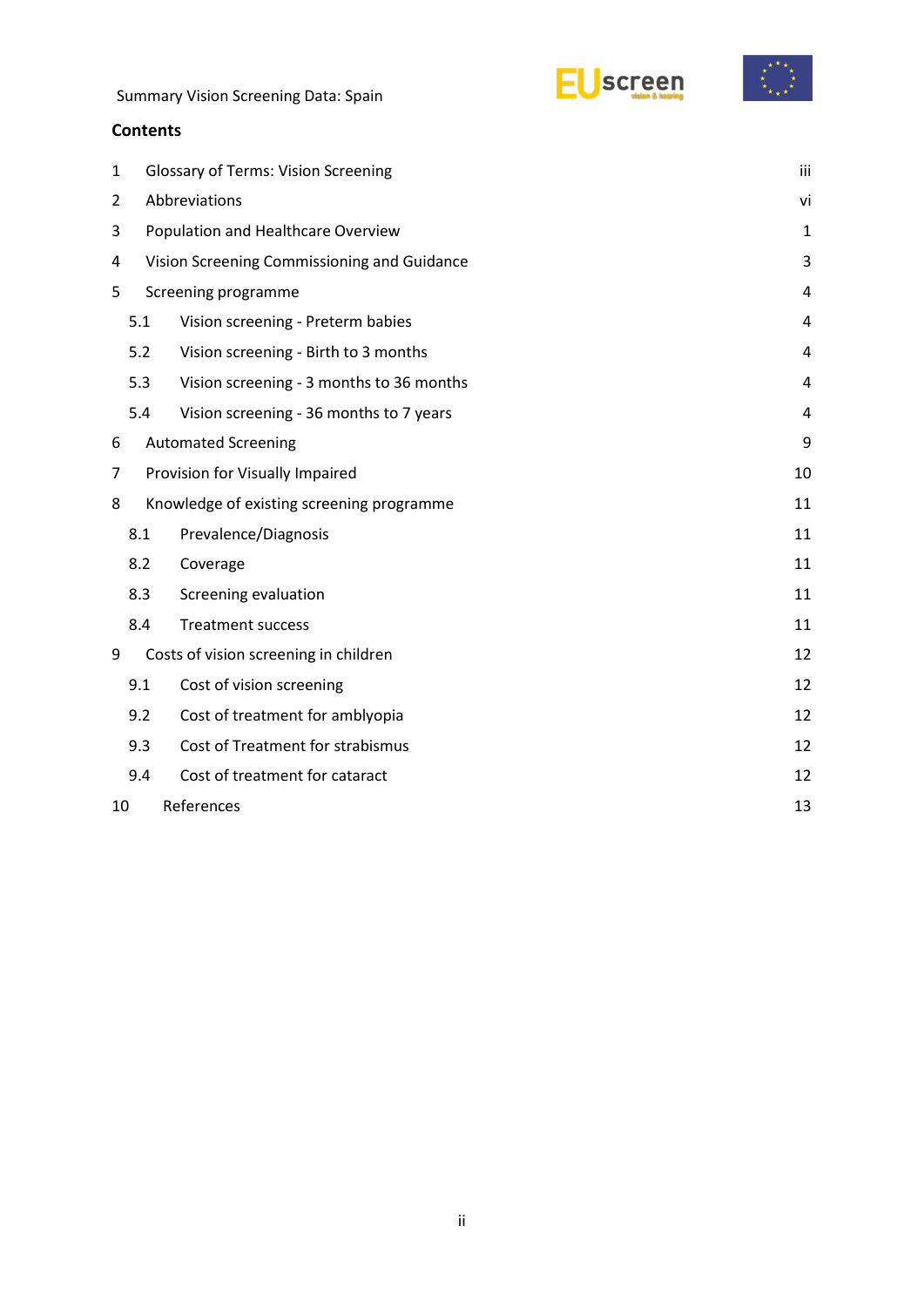



## <span id="page-2-0"></span>**1 Glossary of Terms: Vision Screening**

| <b>Abnormal test result</b> | A test result where a normal "pass" response could not be                                                                                                                                                                 |  |  |  |  |  |
|-----------------------------|---------------------------------------------------------------------------------------------------------------------------------------------------------------------------------------------------------------------------|--|--|--|--|--|
|                             | detected under good conditions. The result on screening                                                                                                                                                                   |  |  |  |  |  |
|                             | equipment may indicate "no response," "fail," or "refer."                                                                                                                                                                 |  |  |  |  |  |
| <b>Attendance rate</b>      | The proportion of all those invited for screening that are tested<br>and receive a result:                                                                                                                                |  |  |  |  |  |
|                             | Invited for screening includes all those that are offered<br>$\bullet$<br>the screening test.<br>Tested and receive a result could be a "pass" or "referral<br>٠                                                          |  |  |  |  |  |
|                             | to diagnostic assessment".                                                                                                                                                                                                |  |  |  |  |  |
|                             | Attendance rate provides information on the willingness of<br>families to participate in screening.                                                                                                                       |  |  |  |  |  |
| <b>Compliance with</b>      | The percentage of those who are referred from screening to a                                                                                                                                                              |  |  |  |  |  |
| referral (percentage)       | diagnostic assessment that actually attend the diagnostic                                                                                                                                                                 |  |  |  |  |  |
|                             | assessment.                                                                                                                                                                                                               |  |  |  |  |  |
|                             |                                                                                                                                                                                                                           |  |  |  |  |  |
|                             | Percentage of compliance provides information on the                                                                                                                                                                      |  |  |  |  |  |
|                             | willingness of families to attend the diagnostic assessment after                                                                                                                                                         |  |  |  |  |  |
|                             | referral from screening.                                                                                                                                                                                                  |  |  |  |  |  |
|                             |                                                                                                                                                                                                                           |  |  |  |  |  |
| Coverage                    | The proportion of those eligible for screening that are tested and                                                                                                                                                        |  |  |  |  |  |
|                             | receive a result:                                                                                                                                                                                                         |  |  |  |  |  |
|                             | Eligible for screening includes those within the population<br>that are covered under the screening or health care<br>programme.<br>Tested and receive a result could be a "pass" or "refer to<br>diagnostic assessment". |  |  |  |  |  |
|                             | Factors such as being offered screening, willingness to<br>participate, missed screening, ability to complete the screen, and<br>ability to document the screening results will influence the<br>coverage.                |  |  |  |  |  |
| <b>False negatives</b>      | The percentage of children with a visual deficit (defined by the<br>target condition) that receive a result of "pass" during screening.                                                                                   |  |  |  |  |  |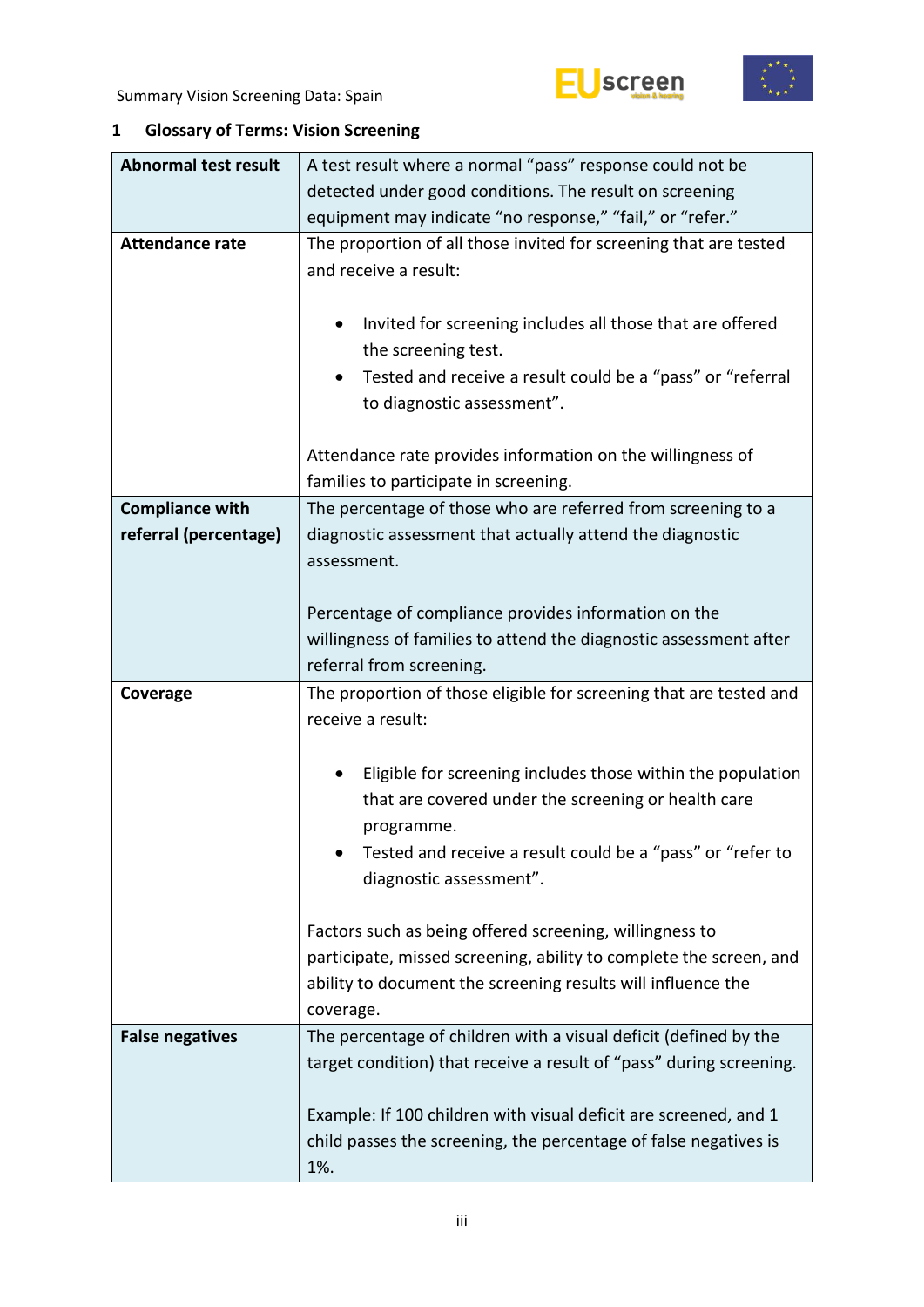





| <b>False positives</b>       | The percentage of children with normal vision that are referred                  |
|------------------------------|----------------------------------------------------------------------------------|
|                              | from screening to a diagnostic assessment.                                       |
| <b>Guidelines</b>            | Recommendations or instructions provided by an authoritative                     |
|                              | body on the practice of screening in the country or region.                      |
| <b>Vision screening</b>      | A person qualified to perform vision screening, according to the                 |
| professional                 | practice in the country or region.                                               |
| <b>Inconclusive test</b>     | A test result where a normal "pass" response could not be                        |
| result                       | detected due to poor test conditions or poor cooperation of the                  |
|                              | child.                                                                           |
| <b>Invited for screening</b> | Infants/children and their families who are offered screening.                   |
| <b>Outcome of vision</b>     | An indication of the effectiveness or performance of screening,                  |
| screening                    | such as a measurement of coverage rate, referral rate, number of                 |
|                              | children detected, etc.                                                          |
| Untreated amblyopia          | Those children who have not received treatment for amblyopia                     |
|                              | due to missed screening or missed follow-up appointment.                         |
| Persistent amblyopia         | Amblyopia that is missed by screening, or present after the child                |
|                              | has received treatment.                                                          |
| <b>Positive predictive</b>   | The percentage of children referred from screening who have a                    |
| value                        | confirmed vision loss.                                                           |
|                              |                                                                                  |
|                              | For example, if 100 babies are referred from screening for                       |
|                              |                                                                                  |
|                              | diagnostic assessment and 10 have normal vision and 90 have a                    |
|                              | confirmed visual defect, the positive predictive value would be                  |
|                              | 90%.                                                                             |
| <b>Prevalence</b>            | The percentage or number of individuals with a specific disease                  |
|                              | or condition. Prevalence can either be expressed as a percentage                 |
|                              | or as a number out of 1000 individuals within the same                           |
|                              | demographic.                                                                     |
| Programme                    | An organised system for screening, which could be based                          |
|                              | nationally, regionally or locally.                                               |
| Protocol                     | Documented procedure or sequence for screening, which could                      |
|                              | include which tests are performed, when tests are performed,                     |
|                              | procedures for passing and referring, and so forth.                              |
| <b>Quality assurance</b>     | A method for checking and ensuring that screening is functioning                 |
|                              | adequately and meeting set goals and benchmarks.                                 |
| Referral criteria            | A pre-determined cut-off boundary for when a child should be                     |
|                              | re-tested or seen for a diagnostic assessment.                                   |
| <b>Risk babies / Babies</b>  | All infants that are considered to be at-risk or have risk-factors               |
| at-risk                      | for vision defects/ophthalmic pathology according to the<br>screening programme. |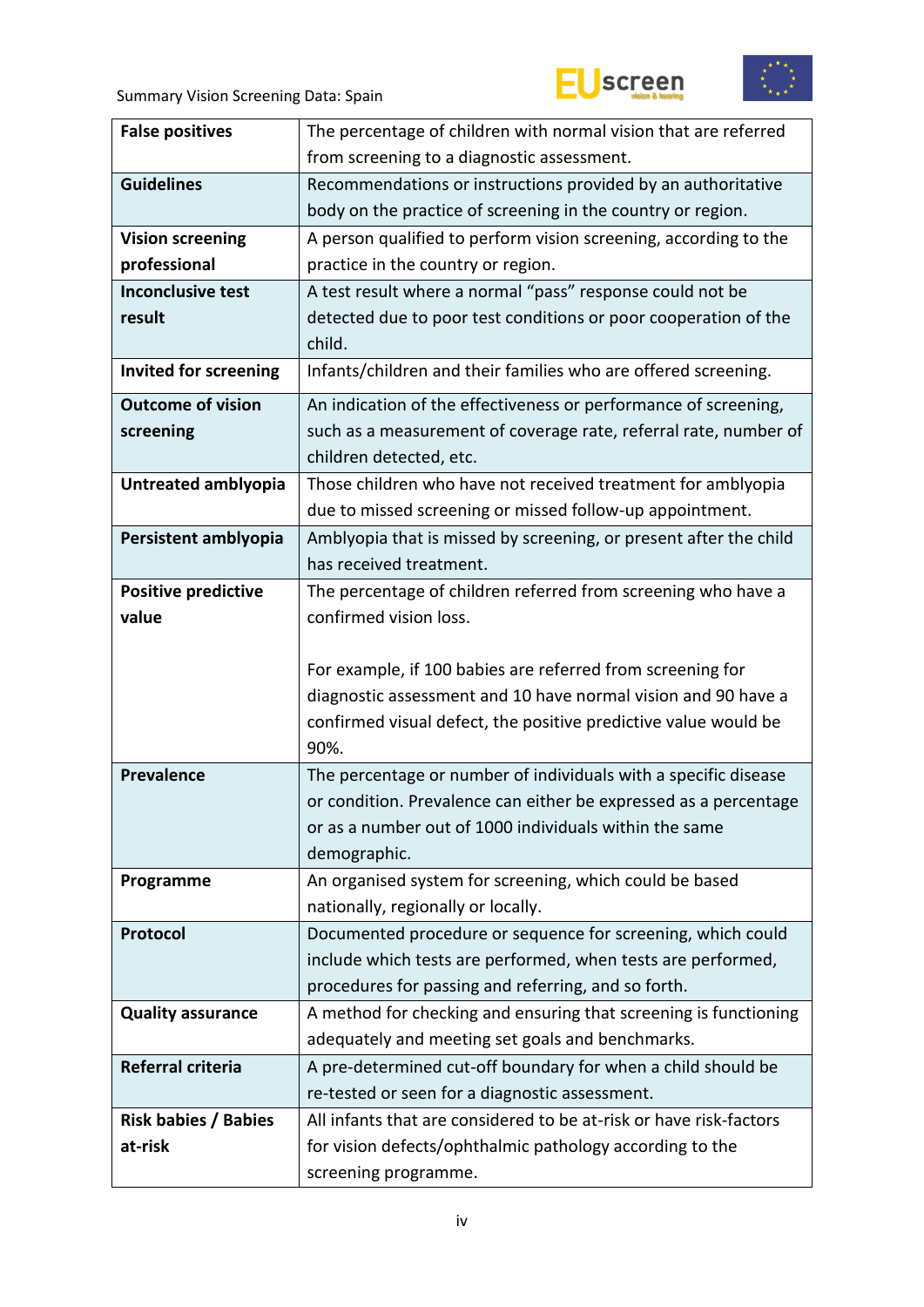



|                         | Two common risk factors are admission to the neonatal-intensive    |
|-------------------------|--------------------------------------------------------------------|
|                         | care unit (NICU) or born prematurely. However, other risk factors  |
|                         | for visual defects may also be indicated in the screening          |
|                         | programme.                                                         |
| Sensitivity             | The percentage of children with visual defects that are identified |
|                         | via the screening programme.                                       |
|                         |                                                                    |
|                         | For example, if 100 babies with visual defects are tested, and 98  |
|                         | of these babies are referred for diagnostic assessment and 2 pass  |
|                         | the screening, the sensitivity is 98%.                             |
| <b>Specificity</b>      | The percentage of children with normal vision that pass the        |
|                         | screening.                                                         |
|                         |                                                                    |
|                         | For example, if 100 babies with normal vision are tested, and 10   |
|                         | of these babies are referred for diagnostic assessment and 90      |
|                         | pass the screening, the specificity is 90%.                        |
| <b>Target condition</b> | The visual defect you are aiming to detect via the screening       |
|                         | programme.                                                         |
| Well, healthy babies    | Infants who are not admitted into the NICU or born prematurely     |
|                         | (born after a gestation period of less than 37 weeks).             |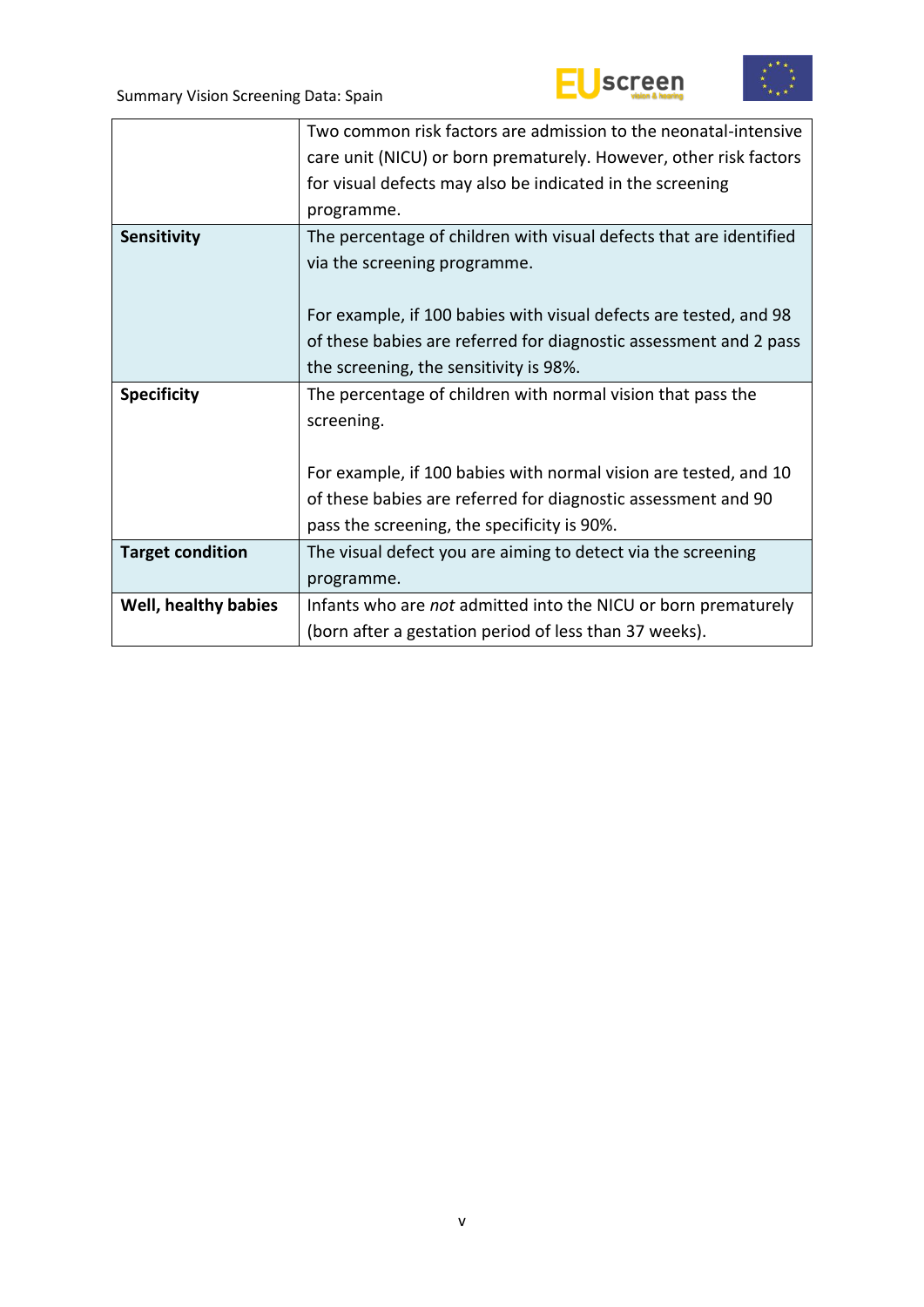



- <span id="page-5-0"></span>**2 Abbreviations ACT** Alternating Cover Test
- **AR** Autorefraction
- **AS** Automated Screening
- **CT** Cover Test
- **CV** Colour Vision
- **EI** Eye Inspection
- **EM** Eye Motility
- **Fix** Fixation
- **GDP** Gross Domestic Product
- **GP** General Practitioner
- **Hir** Hirschberg
- **NICU** Neonatal-intensive care unit
- **PM** Pursuit Movements
- **PPP** Purchasing Power Parity
- **PR** Pupillary Reflexes
- **RE** Retinal Examination
- **ROP** Retinopathy of Prematurity
- **RR** Red Reflex Testing
- **SV** Stereopsis
- **VA** Visual Acuity
- **WHO** World Health Organisation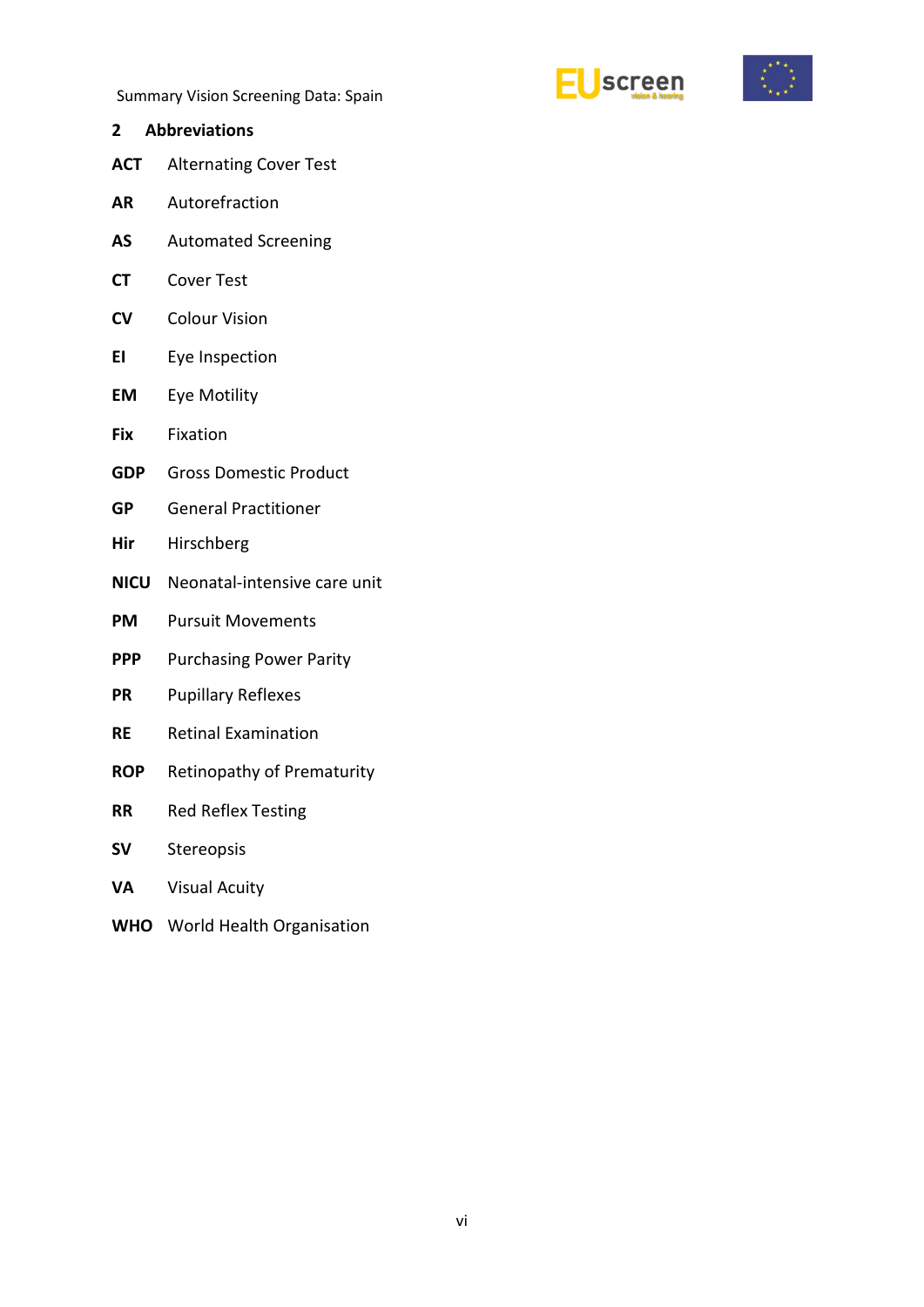



#### <span id="page-6-0"></span>**3 Population and Healthcare Overview**

The population of Spain is 46,572,028 (World Bank, 2018a) and birth rate is estimated at 8.7 births/1,000 population in 2016 (World Bank, 2018b).The change in population and birth rate from 1960 to 2017 is shown in Figure 1, graphs A and B respectively.

Spain has a reported population density of 93 people per square kilometre in 2017 and this has risen from 62 people per square kilometre in 1961 (World Bank, 2018c). In terms of healthcare facilities, the total density of hospitals in 2013 was 1.63 per 100,000 population (WHO, 2016a). Infant mortality in 2017 is estimated at 2.6 deaths/1,000 live births in total (World Bank, 2018d).

The average life expectancy in Spain is estimated at 82.8 years (World Bank, 2018e), with a death rate of 8.8 deaths/1,000 population in 2016 (World Bank, 2018f). Spain has a gross national income per capita (PPP int. \$, 2013) of \$31,000 (WHO, 2016b). The estimated total expenditure on health per capita in 2014 was \$2,966 (Intl \$) and the total expenditure on health in 2014 as percentage of GDP was 9.0% (WHO, 2016b).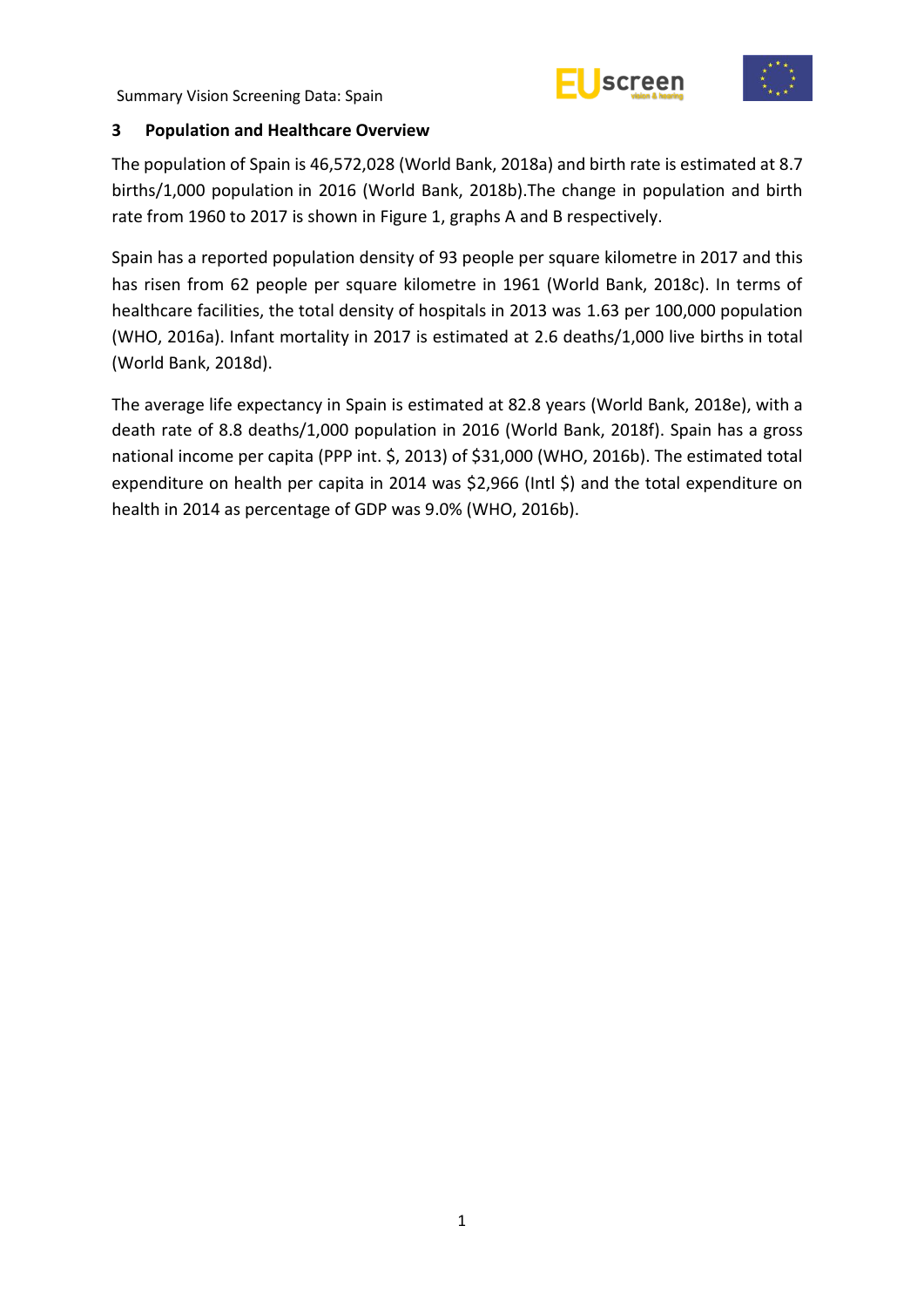#### Summary Vision Screening Data: Spain WASH CONSERVITY OF THE WASHINGTON WAS WITH WARD WAS WITH WASHINGTON WASHINGTON WASHINGTON WAS UNITED ASSESSMENT OF THE WASHINGTON WASHINGTON WAS A WASHINGTON WAS UNITED ASSESSMENT OF TH



*Figure 1: Change in the Total Population and Birth Rate in Spain between 1960 and 2017*

*Source: Information sourced from World Bank (2018)*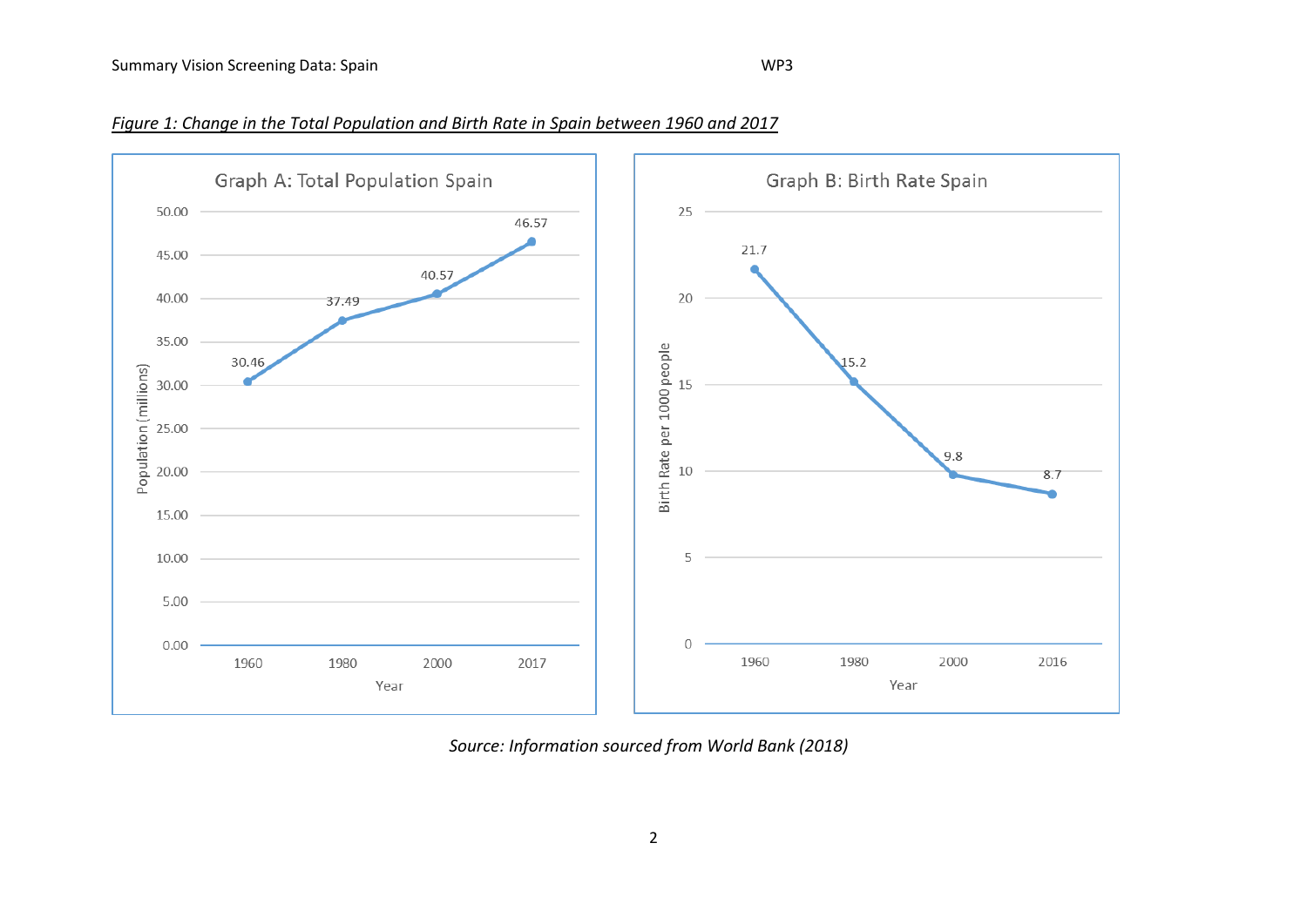#### <span id="page-8-0"></span>**4 Vision Screening Commissioning and Guidance**

In Spain, vision screening is organised nationally, with no regional variation. All regions perform vision screening as part of a general preventative child healthcare screening system. Despite this national programme it is known that some rural areas do not perform all the vision screening tests and there are many differences between regional funding in Spain. Pupillary reflexes and cover tests are always done, but visual acuity is not. Vision screening is funded by the state. The vision screening programme was implemented nationally in 2000, with the content being decided upon by a general screening committee in collaboration with the Strabismus Association and other organisations specific to regions, such as the Conselleria Sanitat in Valencia.

The vision screening programme has been changed since its start date, specifically in 1992 it was extended to include screening in primary care. It has not changed since 1999. There are regional general health screening guidelines for vision screening. The vision screening programme is reviewed when circumstances arise that indicate the need. The revisions are decided upon and funded by the Conselleria Salut, which is a governmental department for health that provides funds for screening. Decisions on revisions are made following meetings with experts, including paediatricians, paediatric nurses and ophthalmologist.

There are no methods for quality monitoring imposed by the government and there has been no research concerning the vision screening programme in Spain. Therefore, there is no data to determine the exact differences between vision screening in larger city regions and rural areas of Spain.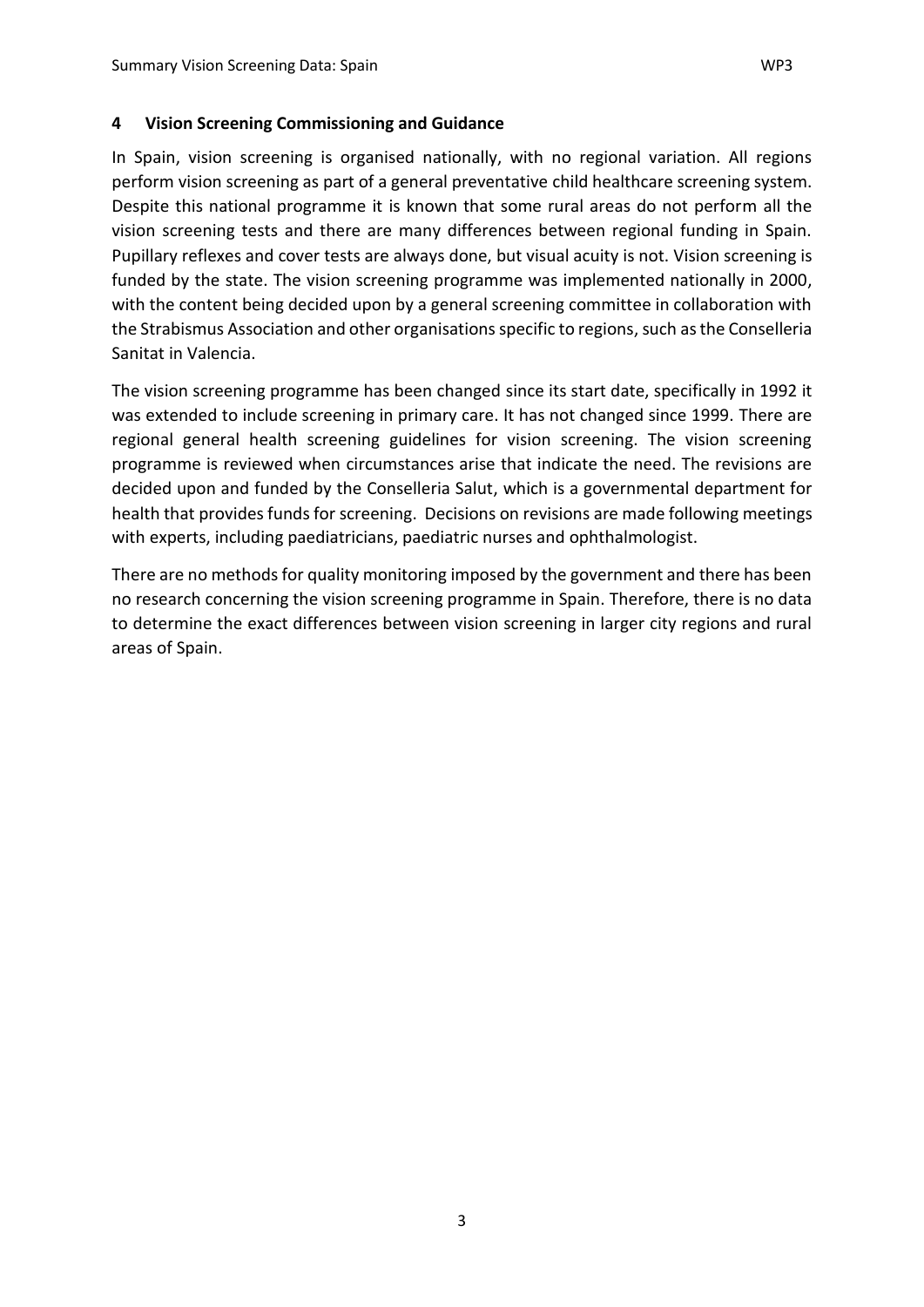<span id="page-9-0"></span>The target conditions screened for in Spain are retinopathy of prematurity (ROP), congenital eye disorders and reduced visual acuity. The health care professionals delivering vision screening, venue for screening and tests used vary depending on the age of the child. Specific details of the screening offered within each age group are described more fully in sections 5.1 to 5.4 below.

#### <span id="page-9-1"></span>*5.1 Vision screening - Preterm babies*

Preterm babies up to the age of 3 months are screened by an ophthalmologist and a paediatrician in hospital, and then an outpatient clinic. The tests conducted at this age include eye inspection, red reflex testing, eye motility, retinal examination and pupillary reflexes. In preterm babies, the paediatrician conducts the pupillary reflexes and ophthalmologist conducts all the other tests. Referral is necessary if there is presence of white pupil or no reflex, as well as any other ocular anomaly.

#### <span id="page-9-2"></span>*5.2 Vision screening - Birth to 3 months*

Well, healthy babies up to the age of 3 months are screened by a paediatrician at child healthcare centres (public health centre) or private clinics. The tests conducted at this age include eye inspection, red reflex testing, eye motility and pupillary reflexes. These tests are conducted every month up to 3 months of age. Babies are referred to an ophthalmologist after two abnormal test results, but they are not referred for any inconclusive results unless there is suspicion of pathology. Referral is necessary if there is presence of white pupil or no reflex, as well as any other ocular anomaly.

### <span id="page-9-3"></span>*5.3 Vision screening - 3 months to 36 months*

Children aged 3 to 36 months of age are screened by a paediatrician in either a public health centre or a private clinic, depending on whether parents opt for private or public screening. The tests conducted at this age include eye inspection, fixation, red reflex testing, eye motility, Hirschberg test, pupillary reflexes and cover test. Children are referred to an ophthalmologist after two abnormal test results, but they are not referred for any inconclusive results unless there is suspicion of pathology. Referral is necessary if there is presence of white pupil, no red reflex, if the child fails the Hirschberg test and if there is any other ocular anomaly including suspicion of intermittent or manifest strabismus at 6 months of age.

### <span id="page-9-4"></span>*5.4 Vision screening - 36 months to 7 years*

Children aged 36 months up to 7 years of age are screened by either a nurse, optometrist, or a paediatrician in an external office. Screening can be conducted once per year, but usually it is carried out at 4 years and 6 years of age. The tests conducted include eye inspection, fixation, red reflex testing, eye motility, pursuit movements, pupillary reflexes, cover test, alternating cover test, colour vision (sometimes, not always) and visual acuity measurement. Children are referred to an ophthalmologist after one abnormal test result. They are not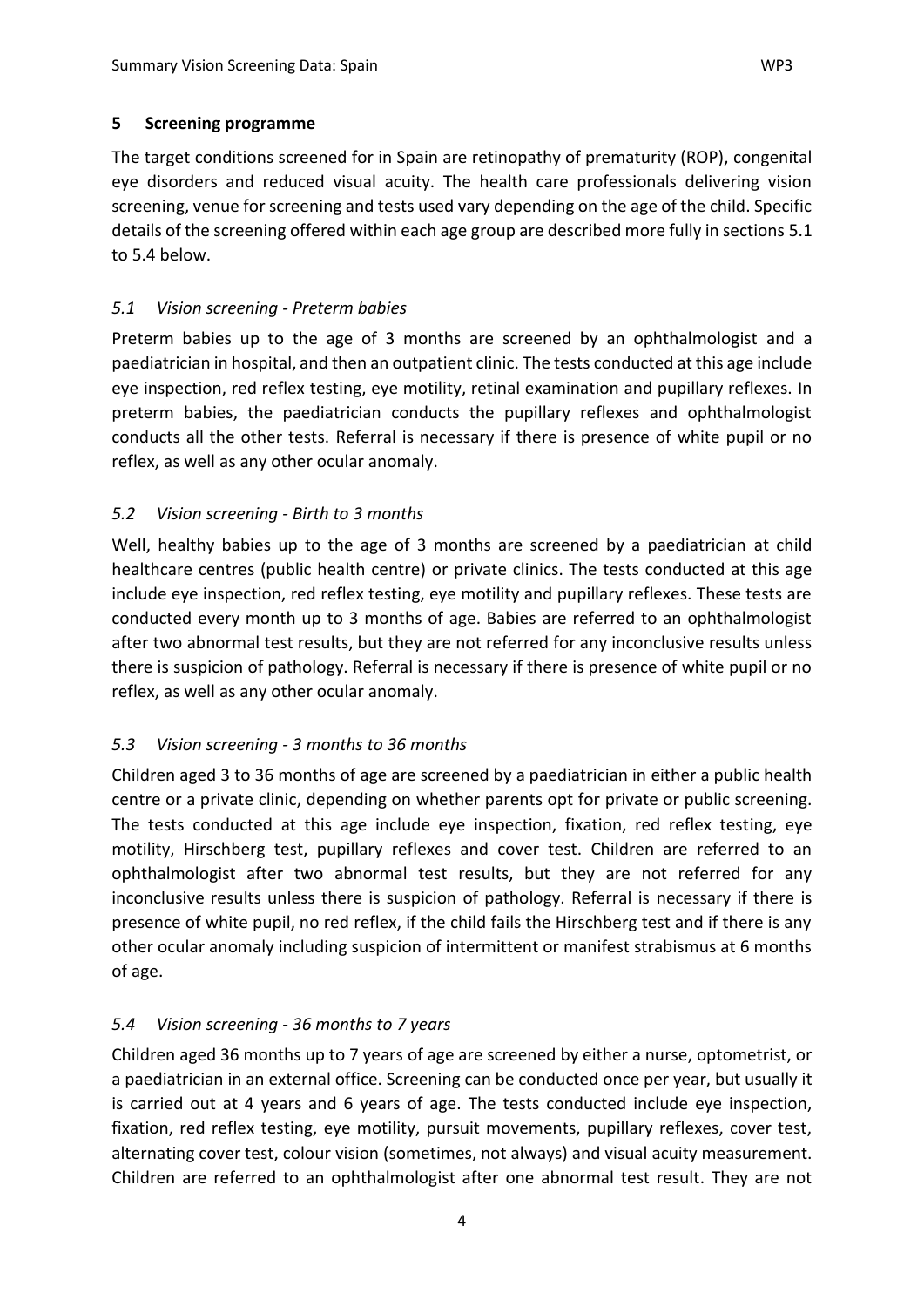referred for any inconclusive results unless there is suspicion of pathology. Referral is necessary if there is presence of white pupil, no reflex, if there is presence of reduced vision and if there is any other ocular anomaly. Visual acuity screening takes place for the first time at 4 years of age. Visual acuity is measured again at 6 years of age, and then again between 11 and 14 years old. The optotype charts utilised include, most commonly Pigassou chart and Snellen, but Amsterdam picture chart and in some cases Lea Charts are used. The referral criteria include:

- < 0.5decimal (0.3 logMAR, 6/12 Snellen) at less than 4 years
- $\bullet$  < 0.8 decimal (0.1 logMAR, 6/7.5 Snellen) at age 4 years or more
- $\bullet$  < 1.0 decimal (0.0 logMAR, 6/6 Snellen) and a difference in visual acuity of less than 0.1 decimal at 7 years or above.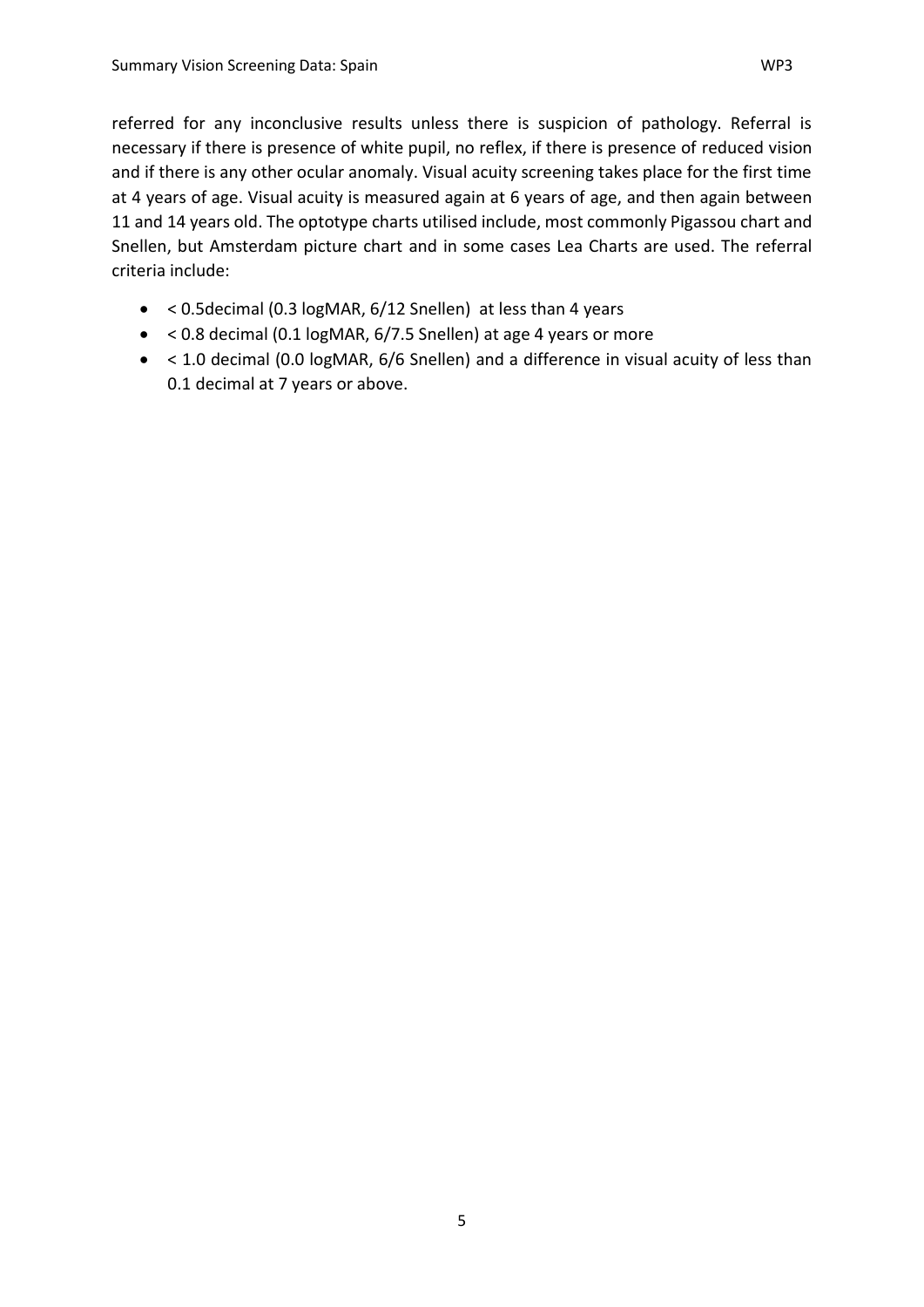| Table 1        | Paediatrician | Ophthalmologist | <b>Nurse</b>   | Optometrist    |
|----------------|---------------|-----------------|----------------|----------------|
| Preterm babies | $\checkmark$  | $\checkmark$    | $\pmb{\times}$ | $\pmb{\times}$ |
| 0 to 3 months  | $\checkmark$  | $\pmb{\times}$  | $\pmb{\times}$ | $\pmb{\times}$ |
| 3 to 36 months | $\checkmark$  | $\pmb{\times}$  | $\pmb{\times}$ | $\pmb{\times}$ |
| 3 to 7 years   | $\checkmark$  | $\pmb{\times}$  | $\checkmark$   | ✓              |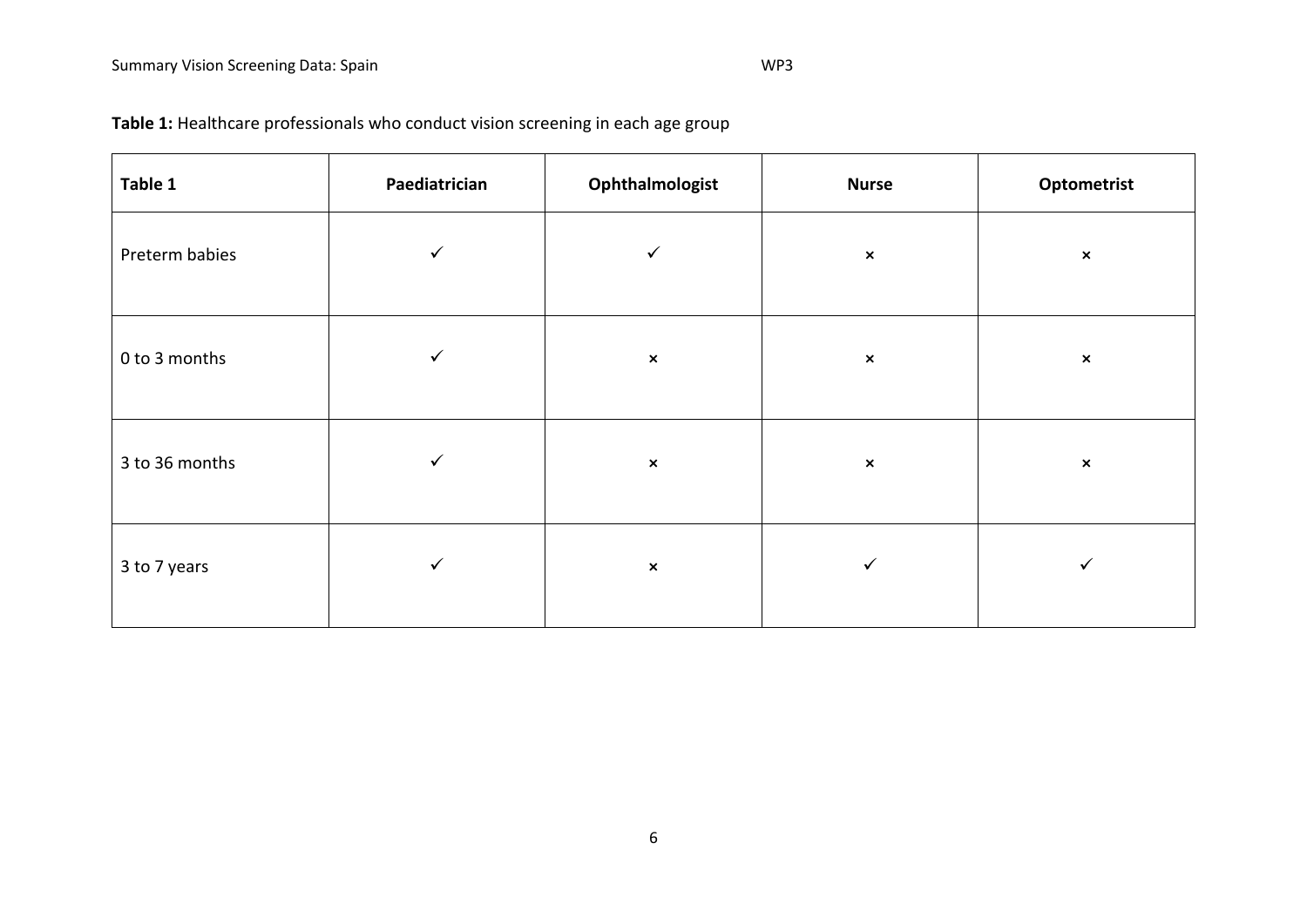| Table 2           | E1           | <b>Fix</b>     | RR           | EM           | <b>RE</b>                 | Hir            | PM             | <b>PR</b>    | CT             | <b>ACT</b>     | $\mathsf{C}\mathsf{V}$ | <b>VA</b>      |
|-------------------|--------------|----------------|--------------|--------------|---------------------------|----------------|----------------|--------------|----------------|----------------|------------------------|----------------|
| Preterm<br>babies | $\checkmark$ | $\pmb{\times}$ | $\checkmark$ | $\checkmark$ | $\checkmark$              | $\pmb{\times}$ | $\pmb{\times}$ | $\checkmark$ | $\pmb{\times}$ | $\pmb{\times}$ | $\pmb{\times}$         | $\pmb{\times}$ |
| 0 to 3 months     | $\checkmark$ | $\pmb{\times}$ | $\checkmark$ | $\checkmark$ | $\boldsymbol{\mathsf{x}}$ | $\pmb{\times}$ | $\pmb{\times}$ | $\checkmark$ | $\pmb{\times}$ | $\pmb{\times}$ | $\pmb{\times}$         | $\pmb{\times}$ |
| 3 to 36<br>months | $\checkmark$ | $\checkmark$   | $\checkmark$ | $\checkmark$ | $\pmb{\times}$            | $\checkmark$   | $\pmb{\times}$ | $\checkmark$ | $\checkmark$   | $\pmb{\times}$ | $\pmb{\times}$         | $\pmb{\times}$ |
| 3 to 7 years      | $\checkmark$ | $\checkmark$   | $\checkmark$ | $\checkmark$ | $\pmb{\times}$            | $\pmb{\times}$ | $\checkmark$   | $\checkmark$ | $\checkmark$   | $\checkmark$   | $\checkmark$           | $\checkmark$   |

**Table 2:** Vision screening tests used in vision screening for each age group

*Key: EI: Eye inspection; Fix: Fixation; RR: Red reflex testing; EM: Eye motility; RE: Retinal examination; Hir: Hirschberg; PM: Pursuit movements; PR: Pupillary reflexes; CT: Cover Test; ACT: Alternating cover test; CV: Colour vision; VA: Visual acuity measurement*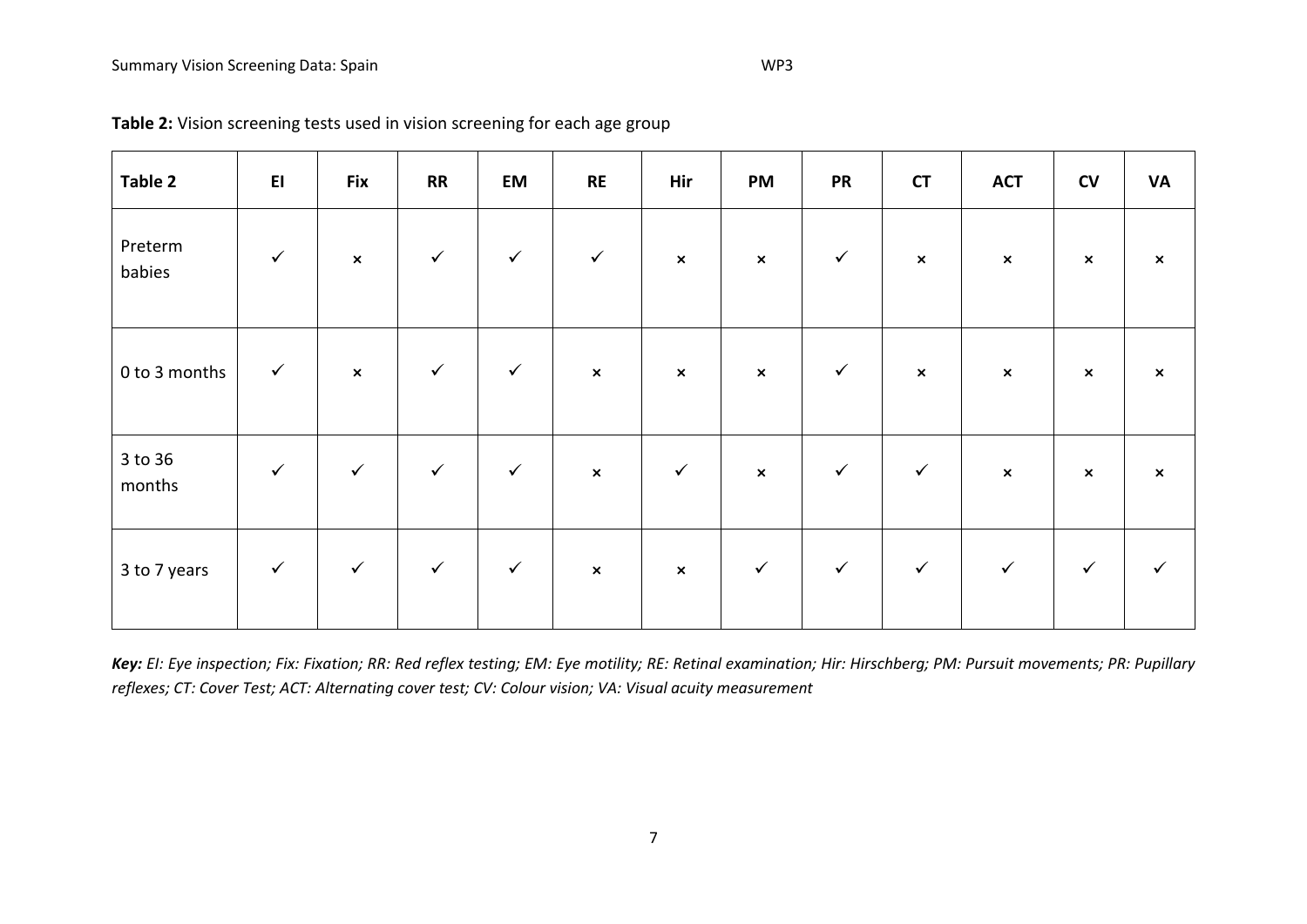**Table 3:** Location of vision screening for each age group

| Table 3        | Hospital       | <b>Outpatient clinic</b> | <b>Public health centre</b> | <b>Private clinic</b> | <b>External office</b> |
|----------------|----------------|--------------------------|-----------------------------|-----------------------|------------------------|
| Preterm babies | $\checkmark$   | $\checkmark$             | $\pmb{\times}$              | $\pmb{\times}$        | $\pmb{\times}$         |
| 0 to 3 months  | $\pmb{\times}$ | $\pmb{\times}$           | $\checkmark$                | $\checkmark$          | $\pmb{\times}$         |
| 3 to 36 months | $\pmb{\times}$ | $\pmb{\times}$           | $\checkmark$                |                       | $\pmb{\times}$         |
| 3 to 7 years   | $\pmb{\times}$ | $\pmb{\times}$           | $\pmb{\times}$              | $\pmb{\times}$        | $\checkmark$           |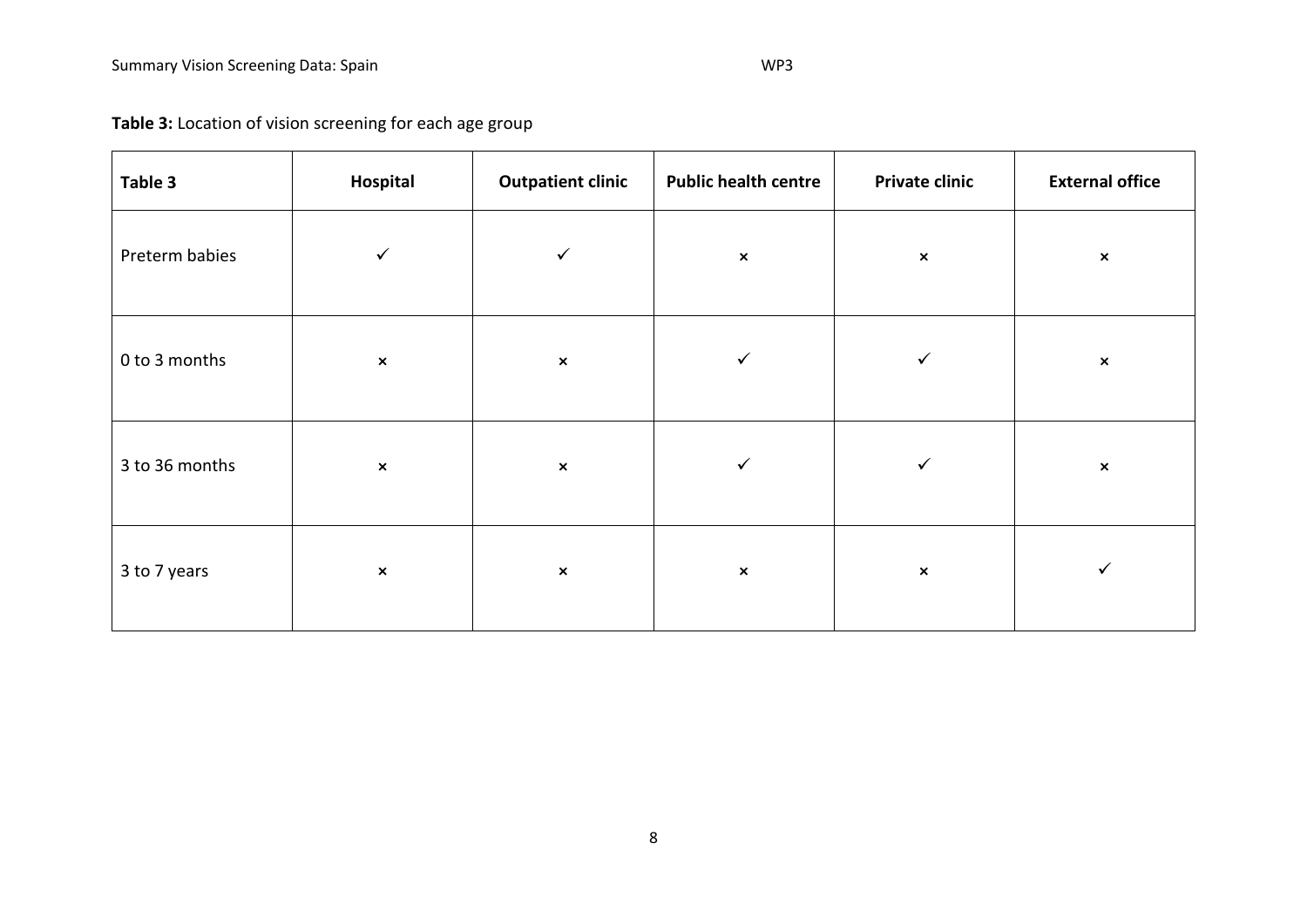<span id="page-14-0"></span>Automated vision screening is achieved using handheld, portable devices designed to detect presence of refractive error from 6 months of age. It provides objective results and is used to detect amblyopic risk factors. This differs from other methods used to screen children for amblyopia which focus on detection of the actual condition and the resulting visual loss. No automated vision screening is conducted in Spain as part of general vision screening. It is used in rare circumstances in private healthcare centres using either Retinomax, PlusOptix, or Welch Allyn. The exact number of private healthcare centres using these devices is not known. When they are used, it is conducted in collaboration with a visual acuity test. To date there are no official referral criteria. There is no official protocol outlining whether a child is referred if they pass the visual acuity, but fail the PlusOptix. There is no comparative data between places that do and do not conduct automated screening.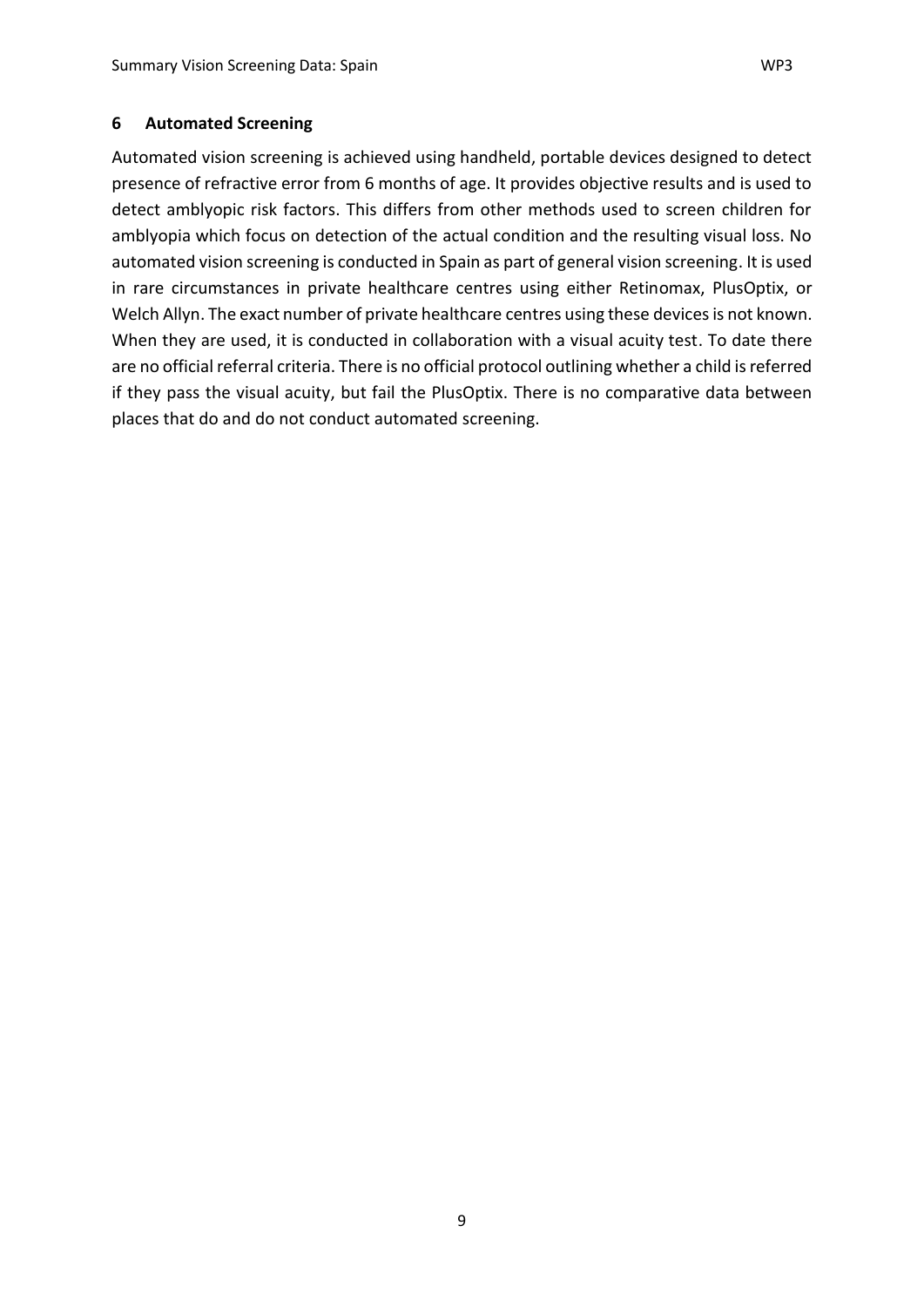<span id="page-15-0"></span>There are no schools for blind or severely visually impaired children in Spain. Instead, these children attend regular mainstream primary school and have support from the Blind Association known as ONCE. The costs per child for these schools is not known. In 2014, it was estimated that 99% of blind or visually impaired children attended regular mainstream school (europapress.es, 2018). The ONCE organisation provide personal teachers to schools that assess every blind or visual impaired child and their needs (different depending on the type of impairment). These teachers provide adapted books, visual aids and many new technological items that are specifically adapted for blind children.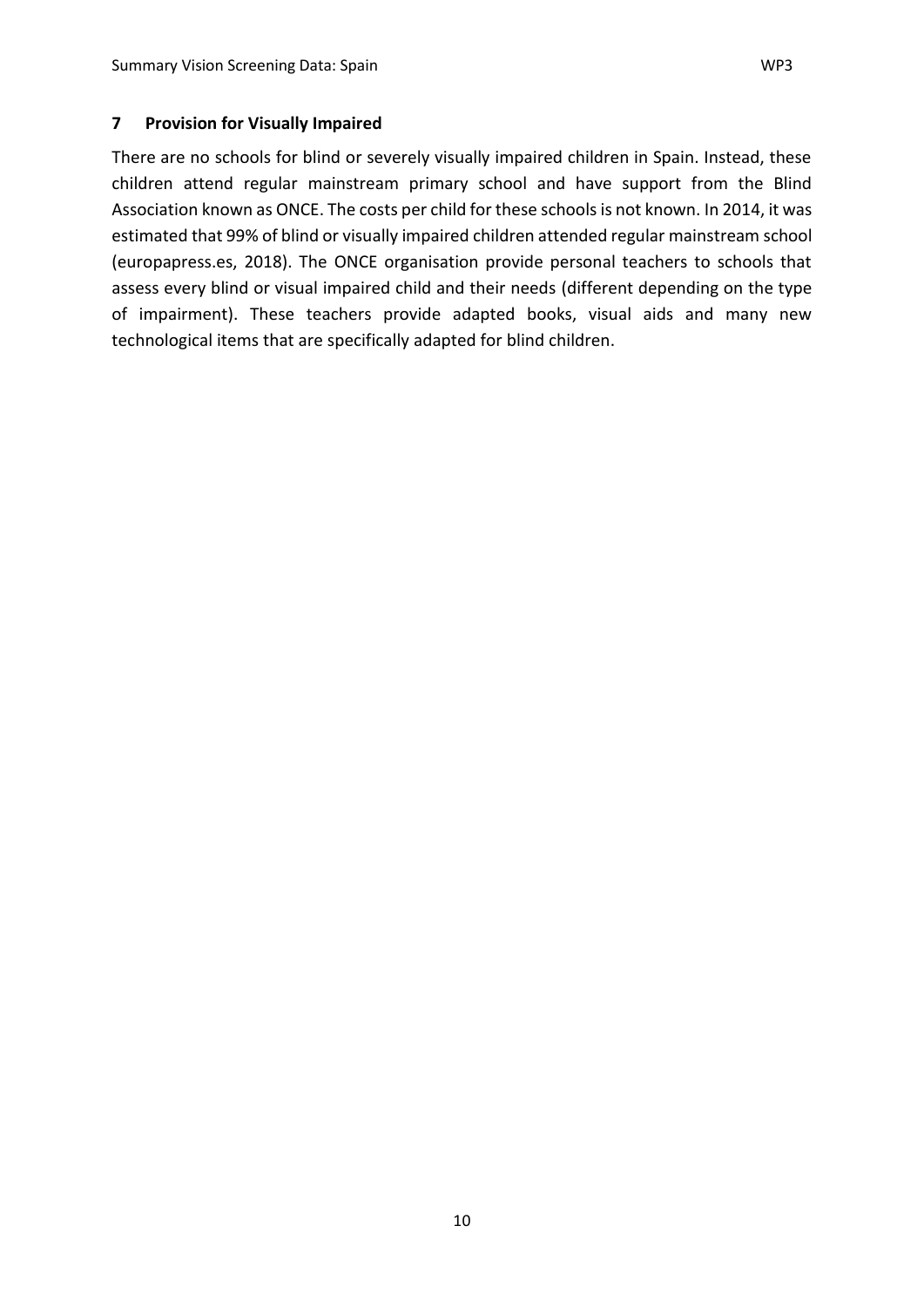#### <span id="page-16-0"></span>**8 Knowledge of existing screening programme**

#### <span id="page-16-1"></span>*8.1 Prevalence/Diagnosis*

No data available.

#### <span id="page-16-2"></span>*8.2 Coverage*

No data available.

#### <span id="page-16-3"></span>*8.3 Screening evaluation*

No data available.

#### <span id="page-16-4"></span>*8.4 Treatment success*

Ophthalmologists, and sometimes optometrists, are the only professional who prescribe glasses for children under the age of 7 years. Other treatment options include patching, atropine and cataract surgery where appropriate. All eligible children are treated.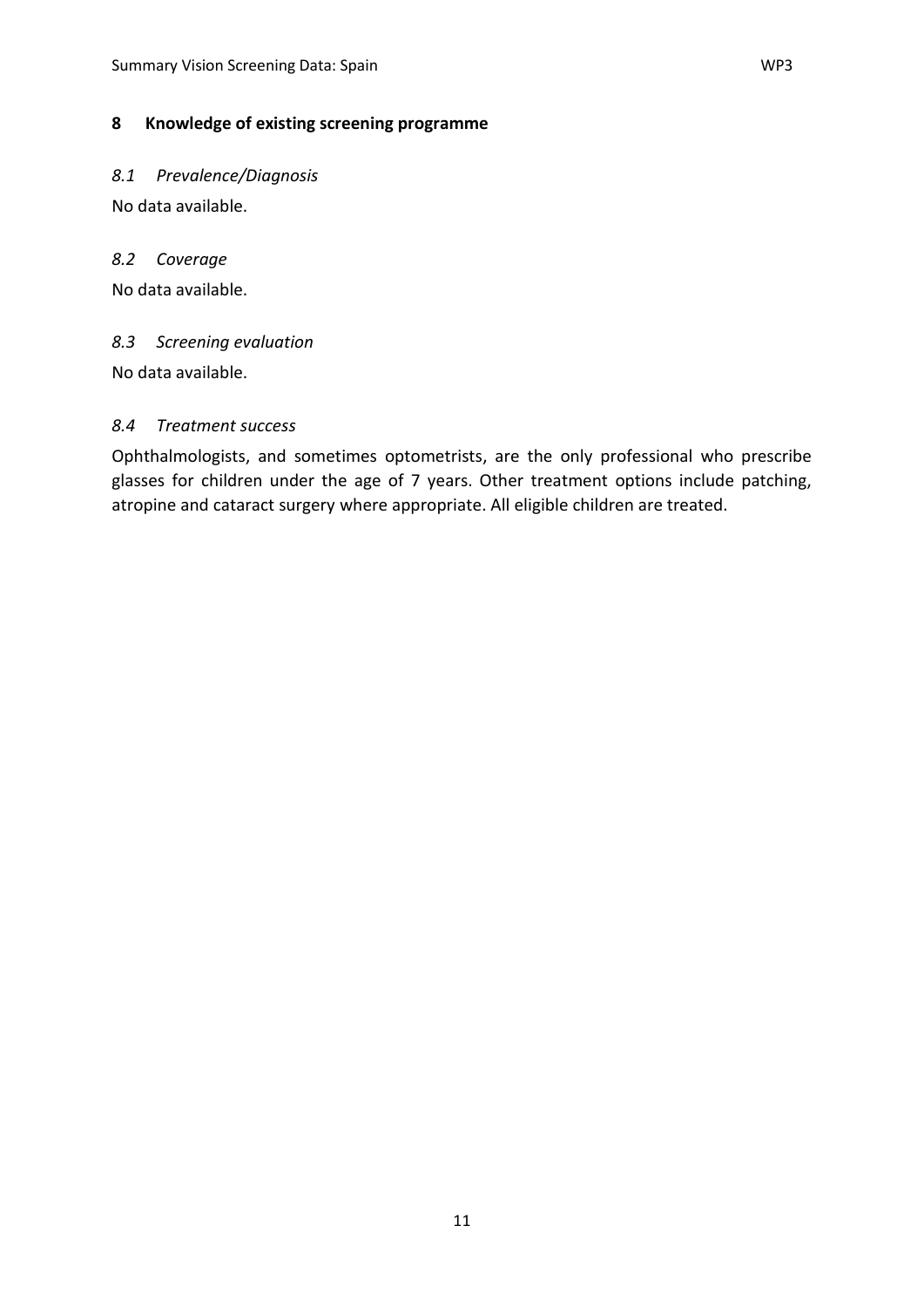#### <span id="page-17-0"></span>**9 Costs of vision screening in children**

<span id="page-17-1"></span>*9.1 Cost of vision screening* 

No data available.

<span id="page-17-2"></span>*9.2 Cost of treatment for amblyopia* No data available.

<span id="page-17-3"></span>*9.3 Cost of Treatment for strabismus*  No data available.

<span id="page-17-4"></span>*9.4 Cost of treatment for cataract* No data available.